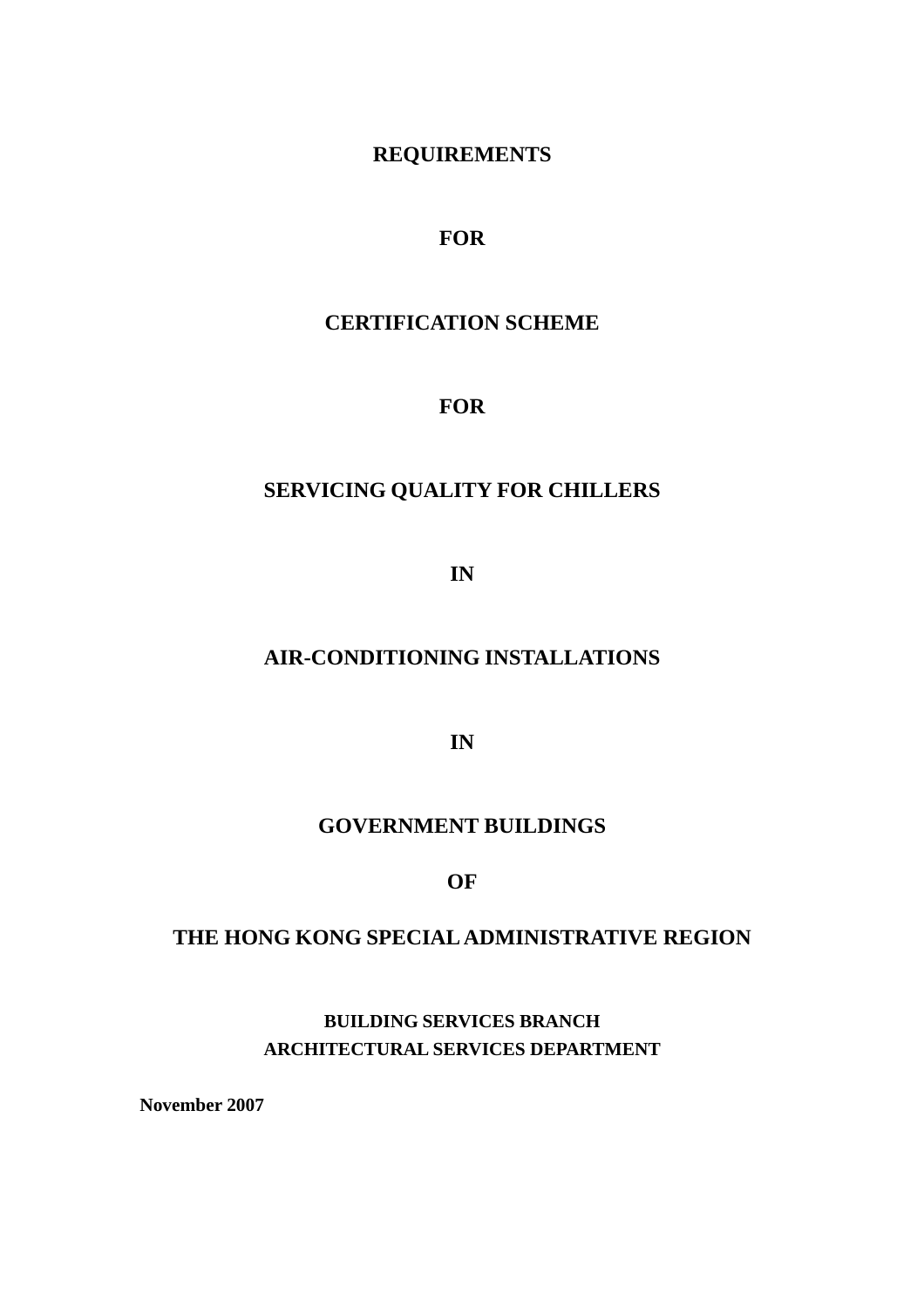## <sup>U</sup>**Requirements for Certification Scheme for Servicing Quality for Chillers in** <sup>U</sup>**Air-conditioning Installations in Government Buildings of**  <sup>U</sup>**The Hong Kong Special Administrative Region**

#### **1. Objective of the Certification Scheme for Servicing Quality for Chillers**

In order to uphold the standard and level of local support services and to improve the servicing quality of chillers used in the air-conditioning installations in Government buildings, the Architectural Services Department (ArchSD) has decided to implement the "Certification Scheme for Servicing Quality for Chillers" (the Scheme) for chillers used in new construction projects undertaken by ArchSD.

#### **2. Implementation of the Scheme**

The Scheme will be implemented in new construction projects undertaken by ArchSD on an individual project basis according to the project needs. Whenever it is specified in the Particular Specification of Air-conditioning Installation of a Contract/Sub-contract of a project that the Scheme is to be adopted for the chillers used in this project, the chillers proposed for use in that project will be required to comply with the Scheme. Under the Scheme, the supplier(s) /manufacturer(s) of the proposed chiller(s) are required to obtain certification certifying that the standard and level of local support services of their chillers complies with the minimum technical and managerial requirements for the Scheme.

#### **3. Requirements for Certification under the Scheme**

The "chiller" to be covered in the Scheme means liquid chillers used in air-conditioning system. A liquid chiller is a machine that removes heat from a liquid via vapour compression or absorption refrigeration cycle. A liquid chiller comprises evaporator(s), refrigerant compressor(s), integral or remote condenser(s) and appropriate controls and metering devices designed to chill liquid. The types of chillers include air-cooled or water-cooled which can be driven by electric motor or other means. Similarly, heat pumps (including total energy heat pumps) that employ reverse refrigeration cycle for heating are also included in the Scheme.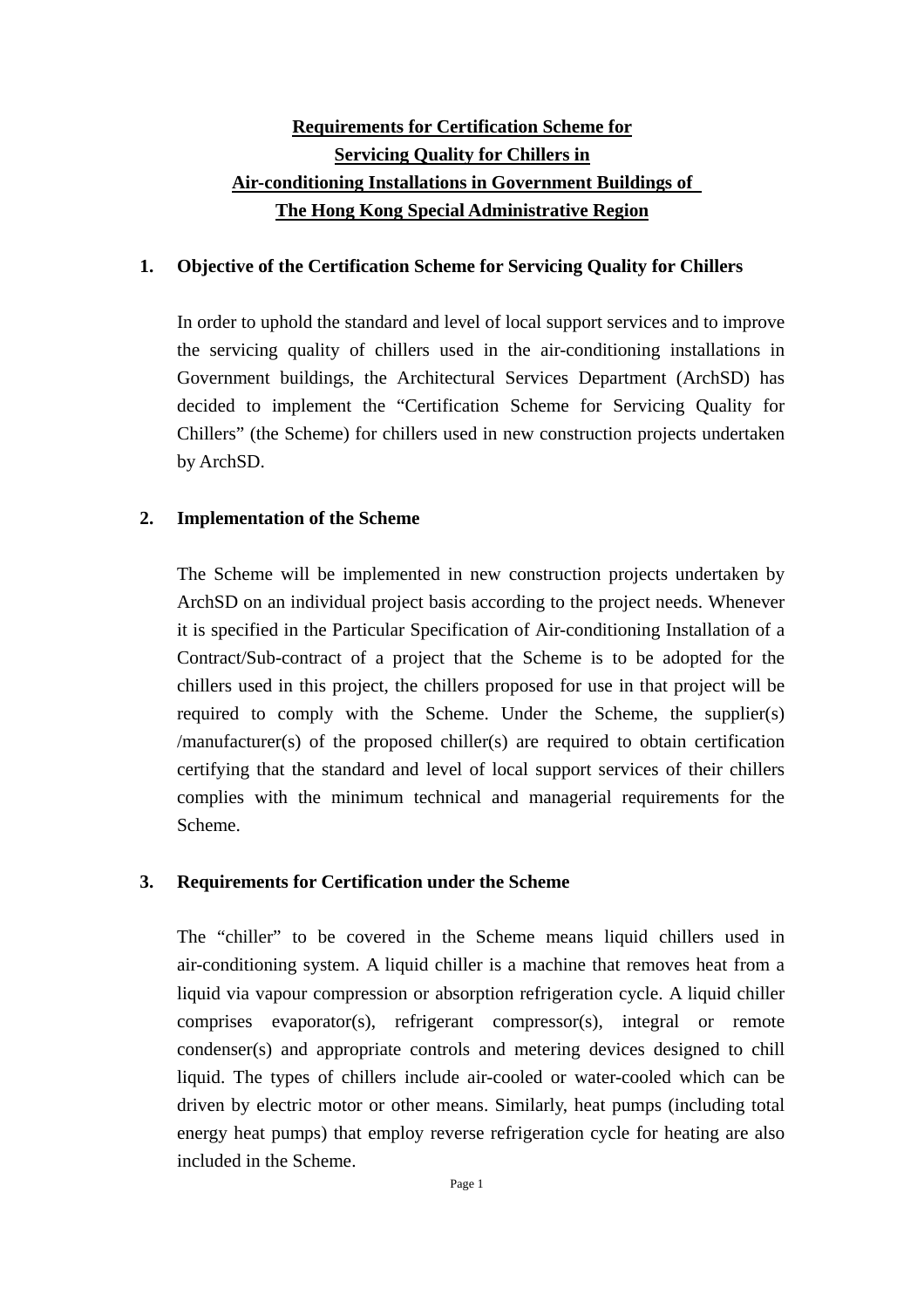In order to obtain certification under the Scheme, chiller suppliers /manufacturers are required to fulfill the "Minimum Technical and Managerial Requirements for Certification Scheme for Servicing Quality for Chiller" attached in Appendix A. The chiller suppliers /manufacturers can obtained the certification by either one of the following three independent assessment schemes:-

- (i) Accreditation of the Servicing Quality of Chiller under the ISO9000 certification
- (ii) Accreditation of the Servicing Quality of Chiller under the Hong Kong Q-Mark Quality Services Scheme
- (iii) Other certification scheme proposed by the chiller suppliers/manufacturers that is certified by recognized accreditation bodies

The chiller suppliers/manufacturers shall immediately inform the certification body of any material changes in the Company which may affect their certification status under the Certification Scheme for Servicing Quality for Chillers and shall arrange re-certification if deemed necessary by the certification body.

Building Services Branch Architectural Services Department November 2007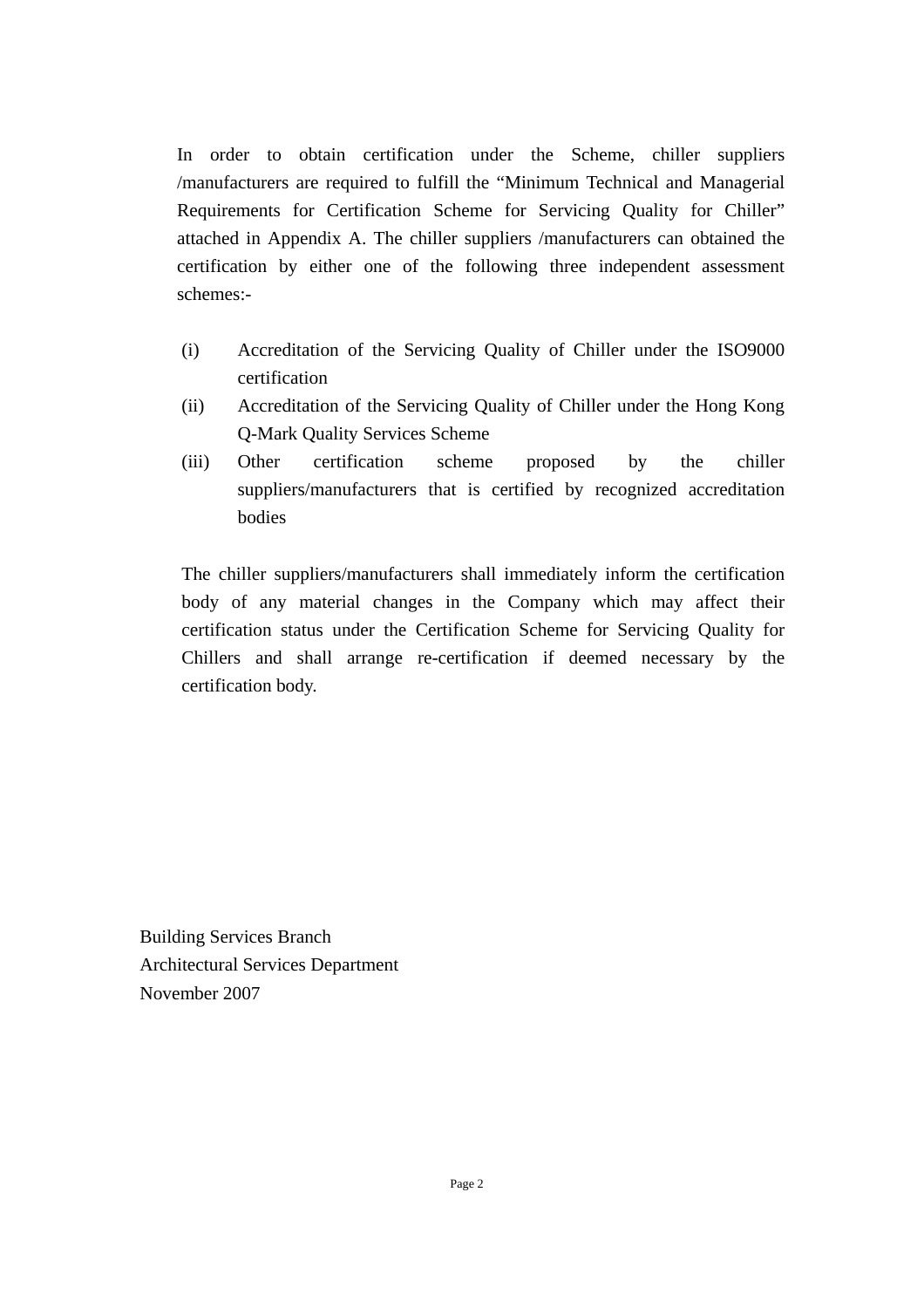**Appendix A** 

| Ref.             | <b>Aspects</b>                                            | <b>Objectives</b>                                                                                                                                                                                                                                                          | <b>Manufacturer's Local Office /Authorized</b><br>Agent with in-house service team                                                                                                                                              | <b>Manufacturer's Local Office</b><br>/Authorized Agent with<br>maintenance services outsourced /<br><b>Specialist Contractor</b>                                                                              |
|------------------|-----------------------------------------------------------|----------------------------------------------------------------------------------------------------------------------------------------------------------------------------------------------------------------------------------------------------------------------------|---------------------------------------------------------------------------------------------------------------------------------------------------------------------------------------------------------------------------------|----------------------------------------------------------------------------------------------------------------------------------------------------------------------------------------------------------------|
| 1.               | Scope                                                     | To identify the chillers to be included<br>for certification under the quality<br>services scheme for chiller.                                                                                                                                                             | The make, type and model of chillers<br>manufactured by the chiller supplier that the<br>manufacturer's local office/authorized agent<br>with in-house service team is capable of<br>providing and managing repairing services. | The make, type and model of chillers<br>authorized by the chiller supplier that<br>the outsourced specialist contractor is<br>capable of providing and managing<br>repairing services.                         |
| $\overline{2}$ . | Job Experience                                            | a) To have adequate experience in<br>providing and managing repairing<br>services for chiller, solely and fully,<br>including project coordination with<br>the client, manufacturer of the chiller,<br>user/maintenance agent and other<br>BS/E&M/maintenance contractors. | Min. 1 year experience in providing and<br>managing repairing services for chillers in<br>local market.                                                                                                                         | Min. 1 year experience in providing<br>and managing repairing services for<br>chillers in relation to the chiller<br>supplier.                                                                                 |
| 3.               | Registration with<br>relevant authorities<br>in Hong Kong | To comply with statutory/regulatory<br>requirements in carrying out chiller<br>repairing                                                                                                                                                                                   | A Registered Electrical Contractor<br>registered under Electricity Ordinance, Cap.<br>406                                                                                                                                       | A Specialist Contractor to be at least<br>Group I under the category of Air-<br>conditioning of the List of<br><b>Approved Suppliers of Materials</b><br>and Specialist Contractors for<br><b>Public Works</b> |
| 4.               | <b>Top Management</b>                                     | To assure the resident management<br>having the minimum experience in<br>managing the maintenance work                                                                                                                                                                     | Min. 5 years experience in managing the<br>repairing and maintenance works.                                                                                                                                                     | Min. 5 years experience in managing<br>the repairing and maintenance works.                                                                                                                                    |
| 5.               | <b>Technical Staff</b>                                    | To employ minimum $no(s)$ . of resident<br>technical staff with suitable<br>qualification, experience and training<br>from chiller suppliers                                                                                                                               | Refer to Annex $I - R$                                                                                                                                                                                                          | Refer to Annex I - R                                                                                                                                                                                           |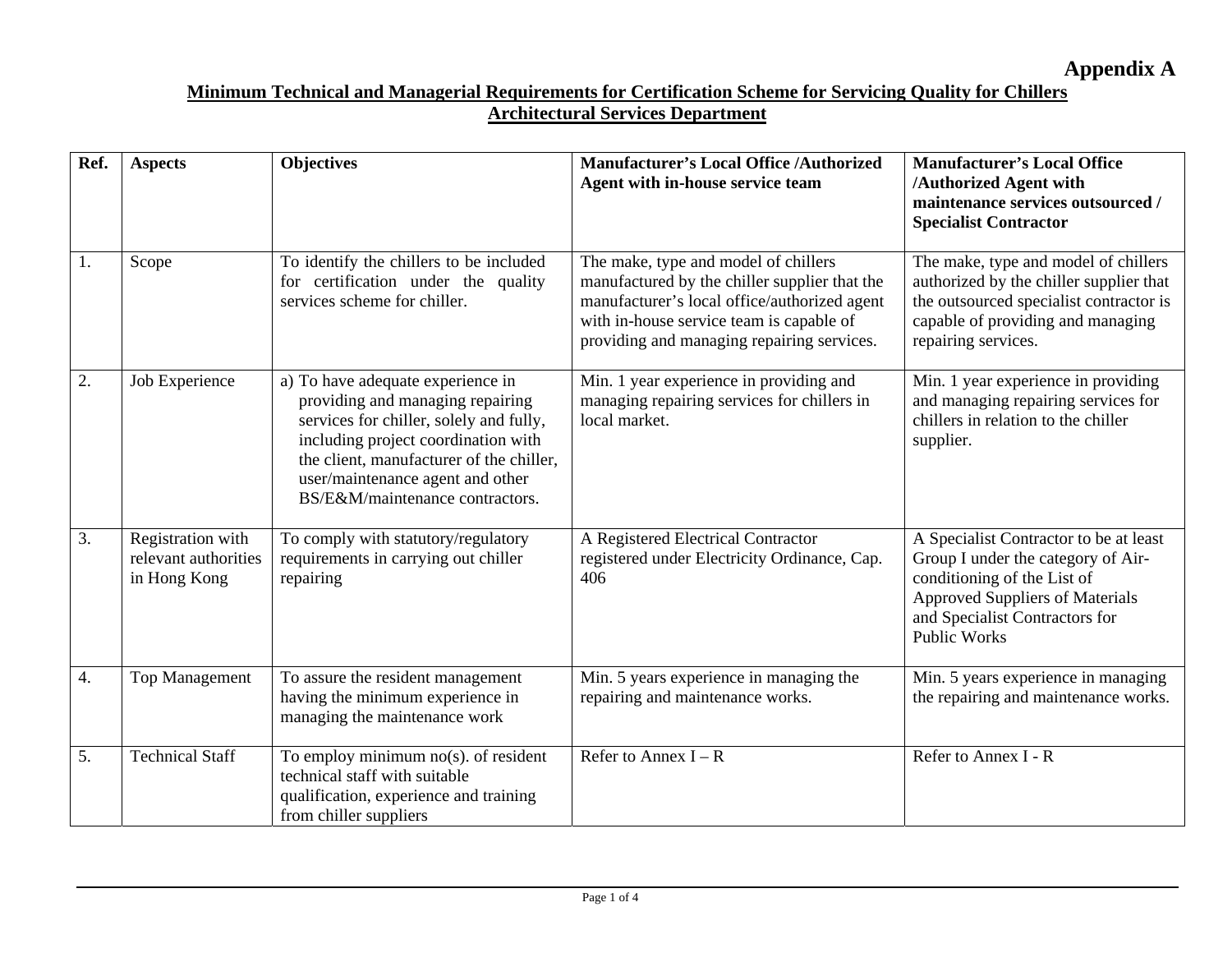| Ref. | <b>Aspects</b>         | <b>Objectives</b>                                                                                                                                                                                              | <b>Manufacturer's Local Office /Authorized</b><br>Agent with in-house service team                                                                                                                                                                                                                                                                                                                                                                                                                                                                       | <b>Manufacturer's Local Office /Authorized</b><br><b>Agent with maintenance services</b><br>outsourced / Specialist Contractor                                                                                                                                                                                                                                                                                                                                                                                                                |
|------|------------------------|----------------------------------------------------------------------------------------------------------------------------------------------------------------------------------------------------------------|----------------------------------------------------------------------------------------------------------------------------------------------------------------------------------------------------------------------------------------------------------------------------------------------------------------------------------------------------------------------------------------------------------------------------------------------------------------------------------------------------------------------------------------------------------|-----------------------------------------------------------------------------------------------------------------------------------------------------------------------------------------------------------------------------------------------------------------------------------------------------------------------------------------------------------------------------------------------------------------------------------------------------------------------------------------------------------------------------------------------|
| 6.   | Plant and<br>Equipment | To have adequate nos. of calibrated<br>testing instruments and<br>equipment/tools for carrying out the<br>repairing services; valid calibration<br>certificates for testing instruments<br>shall be available. | Refer to Annex $II - R$                                                                                                                                                                                                                                                                                                                                                                                                                                                                                                                                  | Refer to Annex $II - R$                                                                                                                                                                                                                                                                                                                                                                                                                                                                                                                       |
| 7.   | Workshop<br>Facilities | To have reasonably sized, suitably<br>furnished and equipped local<br>workshop/storage area                                                                                                                    | Local office/workshop in Hong Kong.<br>Minimum office area shall be $110 \text{ m}^2$ and<br>the minimum workshop $+$ storage area shall<br>be 50 $m^2$ . Documentary evidence (e.g.<br>purchase/lease agreement) to prove right of<br>use shall be produced.                                                                                                                                                                                                                                                                                            | Local office/workshop in Hong Kong.<br>Minimum office area shall be $110 \text{ m}^2$ and<br>the minimum workshop $+$ storage area shall<br>be 50 $m^2$ . Documentary evidence (e.g.<br>purchase/lease agreement) to prove right of<br>use shall be produced.                                                                                                                                                                                                                                                                                 |
| 8.   | Training               | To have technical staff properly and<br>adequately trained by the<br>manufacturer of the chillers                                                                                                              | The training shall contain, but not limited<br>to, the following:<br>General description of the system and<br>$\bf{1)}$<br>its associated equipment as a whole.<br>$\mathbf{ii}$<br>Operation procedures.<br>Check-list of all the periodic inspection<br>$\overline{111}$ )<br>and servicing of the chiller.<br>Trouble shooting procedures.<br>iv)<br>Identification of all the possibilities of<br>V)<br>faults of chillers<br>Recommended maintenance<br>$\overline{vi}$<br>procedures.<br>vii) Practical training on dismantling of<br>compressors. | The training shall contain, but not limited<br>to, the following:<br>General description of the system and<br>$\mathbf{i}$<br>its associated equipment as a whole.<br>Operation procedures.<br>$\mathbf{ii}$<br>iii)<br>Check-list of all the periodic inspection<br>and servicing of the chiller.<br>Trouble shooting procedures.<br>iv)<br>Identification of all the possibilities of<br>V)<br>faults of chillers<br>Recommended maintenance<br>$\overline{vi}$<br>procedures.<br>vii) Practical training on dismantling of<br>compressors. |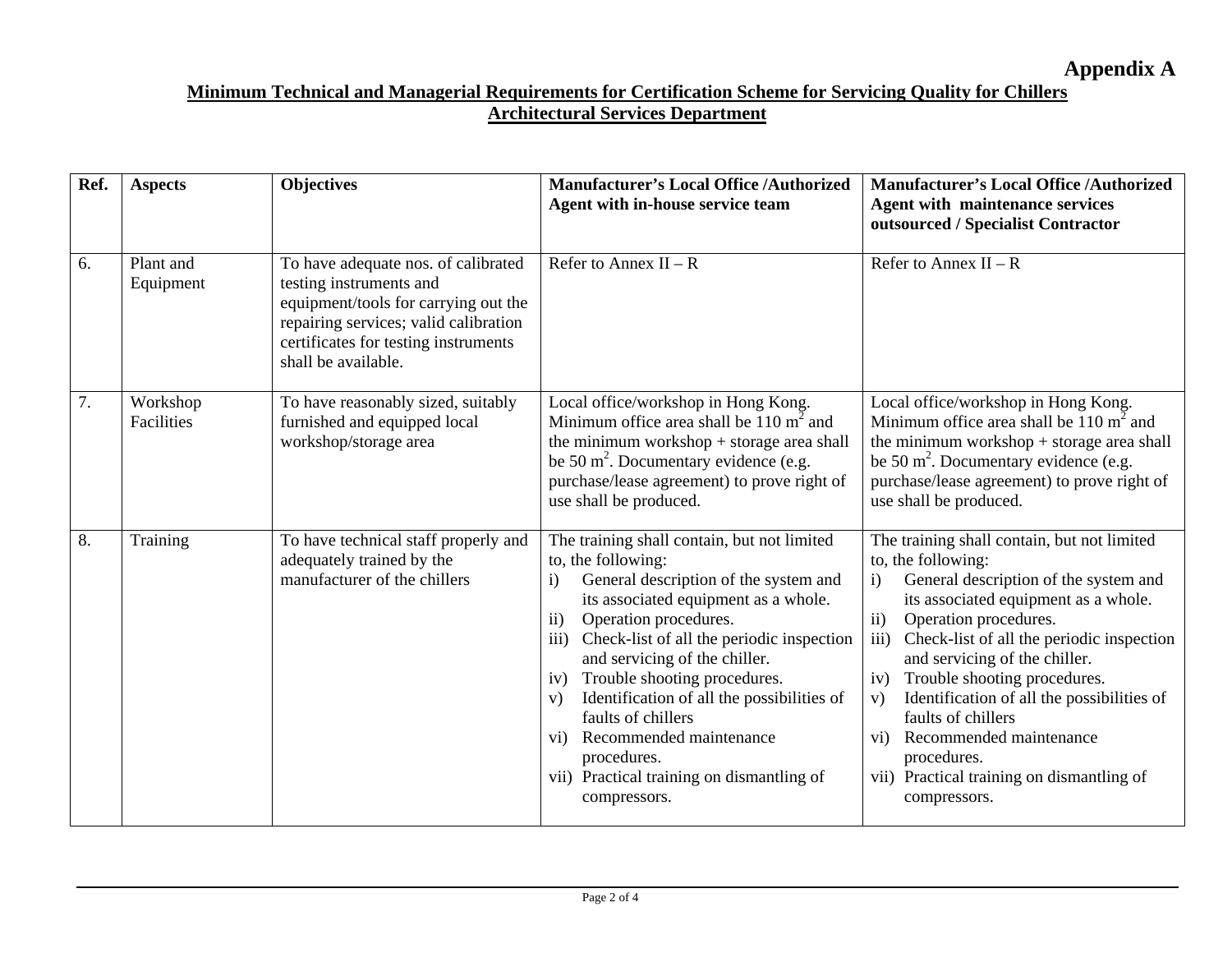| Ref. | <b>Aspects</b>                                         | <b>Objectives</b>                                                                                                                                                             | <b>Manufacturer's Local Office /Authorized</b><br>Agent with in-house service team                                                                                                                                                                                                                                                        | <b>Manufacturer's Local Office /Authorized</b><br><b>Agent with maintenance services</b><br>outsourced / Specialist Contractor                                                                                                                                                                                                            |
|------|--------------------------------------------------------|-------------------------------------------------------------------------------------------------------------------------------------------------------------------------------|-------------------------------------------------------------------------------------------------------------------------------------------------------------------------------------------------------------------------------------------------------------------------------------------------------------------------------------------|-------------------------------------------------------------------------------------------------------------------------------------------------------------------------------------------------------------------------------------------------------------------------------------------------------------------------------------------|
| 9.   | <b>Spare Parts</b>                                     | To have adequate stock/guaranteed<br>supply of consumable spare parts<br>including proprietary parts and<br>generic parts for the chiller(s) under<br>repairing & maintenance | Consumables to be available within 24<br>hours.<br>General major parts should be delivered to<br>Hong Kong in 2 weeks.<br>Other major parts such as compressors, the<br>delivery time should be confirmed within<br>one week.                                                                                                             | Consumables to be available within 24<br>hours.<br>General major parts should be delivered to<br>Hong Kong in 2 weeks.<br>Other major parts such as compressors, the<br>delivery time should be confirmed within<br>one week.                                                                                                             |
| 10.  | Maintenance<br>Programme and<br>Schedule               | To have maintenance schedule for<br>all types of chillers under their<br>maintenance indicating dates for<br>routine inspection and maintenance                               | Manufacturer published and implemented<br>formal Installation, Operation and<br>Maintenance Manual to be readily available.                                                                                                                                                                                                               | Manufacturer published and implemented<br>formal Installation, Operation and<br>Maintenance Manual to be readily available.                                                                                                                                                                                                               |
| 11.  | Attendance and<br>Response to<br><b>Emergency Call</b> | To attend emergency calls within<br>the time as specified in the ArchSD<br>$A/C$ GS                                                                                           | Attend to faults and complaints arising<br>a)<br>from defective work materials and/or<br>system operation with charge within<br>three hours at any time and without<br>charge within 24 hours<br>To rectify or provide temporary<br>b)<br>measures to rectify the problem within<br>24 hours upon attendance, if practically<br>possible. | Attend to faults and complaints arising<br>a)<br>from defective work materials and/or<br>system operation with charge within<br>three hours at any time and without<br>charge within 24 hours<br>To rectify or provide temporary<br>b)<br>measures to rectify the problem within<br>24 hours upon attendance, if practically<br>possible. |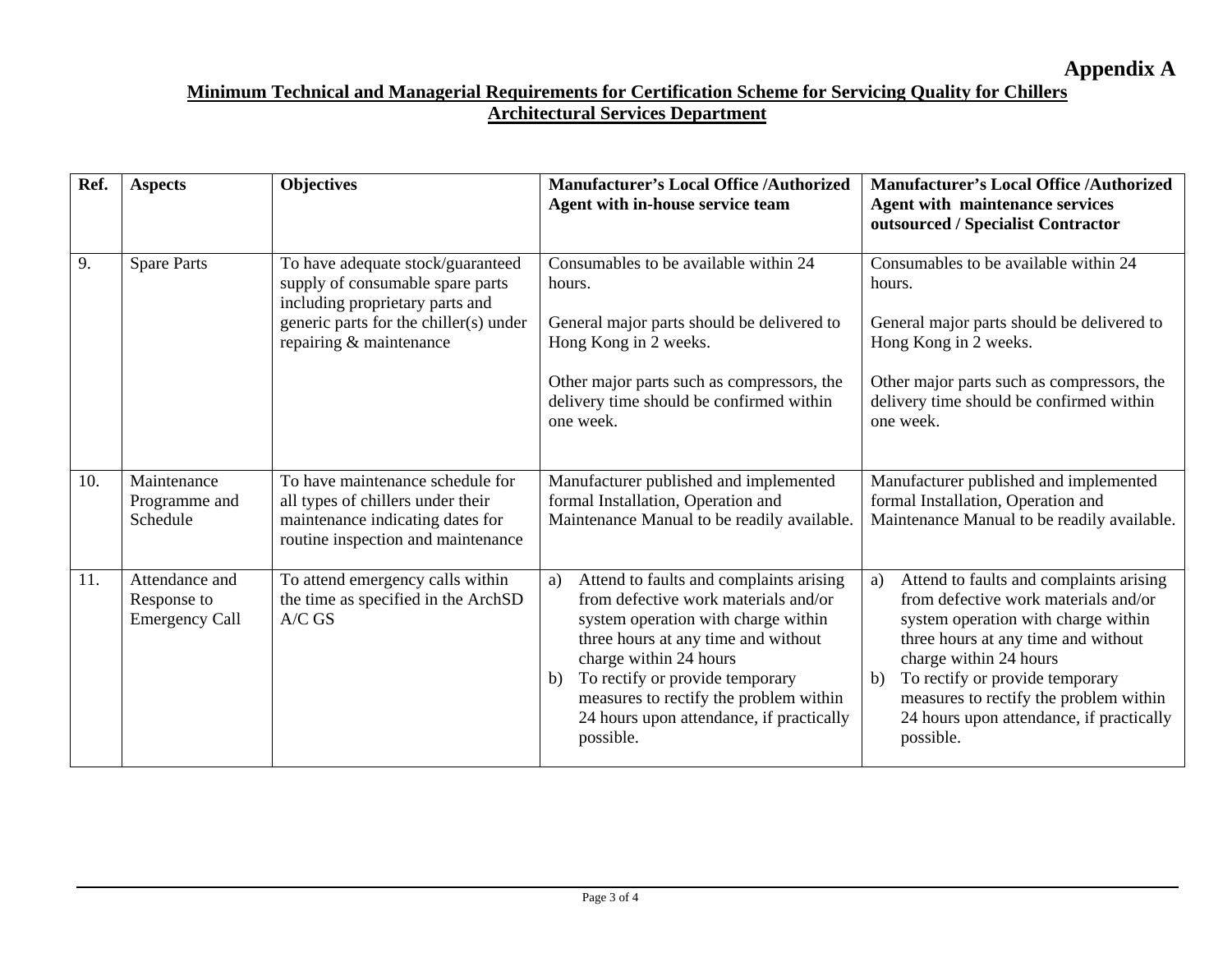| Ref. | <b>Aspects</b>                                  | <b>Objectives</b>                                                                                                                               | <b>Manufacturer's Local Office /Authorized</b><br>Agent with in-house service team                                                                                                                                                                                                                                                                                                                                                                                                                                | <b>Manufacturer's Local Office /Authorized</b><br><b>Agent with maintenance services</b><br>outsourced / Specialist Contractor                                                                                                                                                                                                                                                                                                                                                                                  |
|------|-------------------------------------------------|-------------------------------------------------------------------------------------------------------------------------------------------------|-------------------------------------------------------------------------------------------------------------------------------------------------------------------------------------------------------------------------------------------------------------------------------------------------------------------------------------------------------------------------------------------------------------------------------------------------------------------------------------------------------------------|-----------------------------------------------------------------------------------------------------------------------------------------------------------------------------------------------------------------------------------------------------------------------------------------------------------------------------------------------------------------------------------------------------------------------------------------------------------------------------------------------------------------|
| 12.  | Breakdown Repair<br>Time                        | To carry out breakdown repair<br>according to the time as specified in<br>the ArchSD A/C GS                                                     | Complete permanent rectification works<br>within 7 working days unless long<br>component and parts delivery time is<br>required.                                                                                                                                                                                                                                                                                                                                                                                  | Complete permanent rectification works<br>within 7 working days unless long<br>component and parts delivery time is<br>required.                                                                                                                                                                                                                                                                                                                                                                                |
| 13.  | Record System of<br>Services and<br>repairing   | To have a proven and traceable<br>documentation system for recording<br>of services provided                                                    | $\mathbf{i}$<br>Fault call report for repair/replacement<br>carried out for the plant and equipment<br>ii)<br>Equipment Breakdown Report with<br>full details of findings during<br>investigation/examination on cause of<br>breakdown, account of<br>repair/replacement work needed,<br>suggested precaution and/or action<br>required to prevent the recurrence of<br>similar incident.<br>The record shall be maintained for at<br>$\overline{111}$<br>least 12 months after expiry of<br>maintenance contract | $\mathbf{i}$<br>Fault call report for repair/replacement<br>carried out for the plant and equipment<br>$\mathbf{ii}$<br>Equipment Breakdown Report with<br>full details of findings during<br>investigation/examination on cause of<br>breakdown, account of<br>repair/replacement work needed,<br>suggested precaution and/or action<br>required to prevent the recurrence of<br>similar incident.<br>The record shall be maintained for at<br>iii)<br>least 12 months after expiry of<br>maintenance contract |
| 14.  | Health & Safety<br>and Environmental<br>Control | To assure the effective management<br>of the health & safety and<br>environmental performance in<br>provision the chiller repairing<br>services | In house health & safety and environmental<br>policy                                                                                                                                                                                                                                                                                                                                                                                                                                                              | In house health & safety and environmental<br>policy                                                                                                                                                                                                                                                                                                                                                                                                                                                            |
| 15.  | Measures for<br>Continuous<br>Improvement       | To have a system to review the<br>quality of the repair services and<br>apply corrective action.                                                | $\mathbf{i}$<br>Review frequency at least once per year<br>$\mathbf{ii}$<br>Identify opportunity for improvement<br>iii)<br>Corrective action shall be applied to<br>those substandard service/performance<br>identified                                                                                                                                                                                                                                                                                          | Review frequency at least once per year<br>$\mathbf{i}$<br>ii)<br>Identify opportunity for improvement<br>iii) Corrective action shall be applied to<br>those substandard service/performance<br>identified                                                                                                                                                                                                                                                                                                     |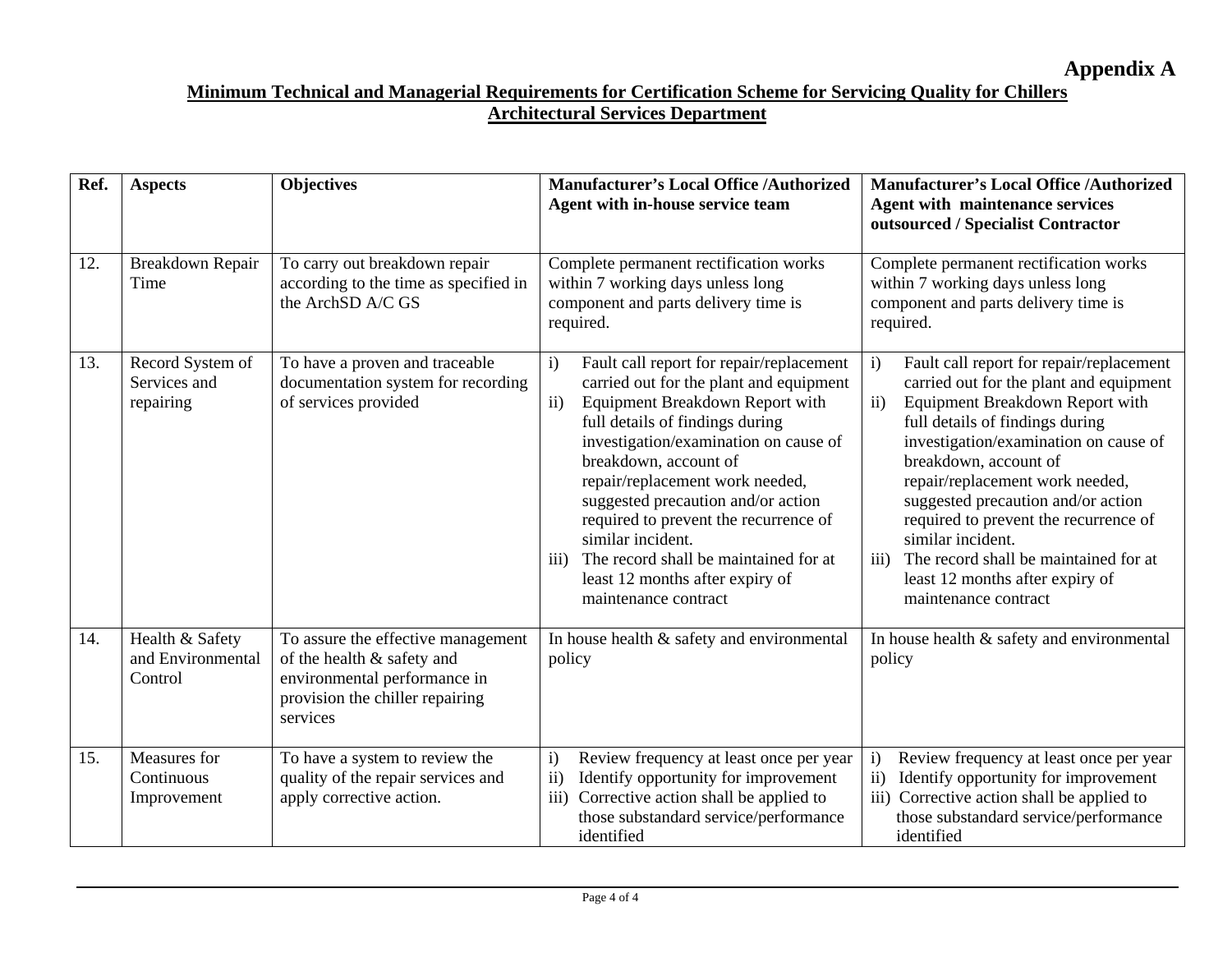## **Appendix A**

## **Annex I – R**

# **List of Minimum Nos. of Technical Staff**

#### **Technical Support Staff**

A minimum of **20 nos. technical staff** including technical manager, engineers, technicians, site supervisors, craftsmen and technical assistants with adequate and relevant academic qualifications and working experience shall be employed.

| Title                       | Nos.     | Min.<br><b>Academic Qualifications</b>                                                                            | Min.<br>Post-qualification<br>Experiences      |
|-----------------------------|----------|-------------------------------------------------------------------------------------------------------------------|------------------------------------------------|
| <b>Technical Manager</b>    | $1$ no.  | i) MHKIE in relevant engineering<br>field (or equivalent), or                                                     | 2 years                                        |
|                             |          | ii) Degree in relevant engineering<br>field, or                                                                   | 8 years                                        |
|                             |          | iii) N.A.                                                                                                         | 20 years of<br>relevant working<br>experiences |
| Engineer                    | $1$ no.  | i) Higher Diploma in relevant<br>engineering fields, or                                                           | 3 years                                        |
|                             |          | ii) Higher Certificate in relevant<br>engineering field                                                           | 5 years                                        |
| Site Supervisor             | $3$ nos. | An approved apprenticeship or<br>equivalent in the related field; and<br>be registered as REW grade R or<br>above | 8 years                                        |
| Technician (A/C)            | $5$ nos. | An approved apprenticeship or<br>equivalent in the related field; and<br>be registered as REW grade R or<br>above | 5 years                                        |
| Technician (Elect.)         | $2$ nos. | An approved apprenticeship or<br>equivalent in the related field; and<br>be registered as REW grade B or<br>above | 5 years                                        |
| Craftsman (A/C)             | $2$ nos. | An approved apprenticeship or<br>equivalent in the related field; and<br>be registered as REW grade R or<br>above | 2 years                                        |
| Craftsman (Elect.)          | $2$ nos. | An approved apprenticeship or<br>equivalent in the related field; and<br>be registered as REW grade A or<br>above | 2 years                                        |
| <b>Technician Assistant</b> | 4 nos.   | An approved apprenticeship or<br>equivalent in the related field; and<br>be registered as REW grade R or<br>above | 2 years                                        |